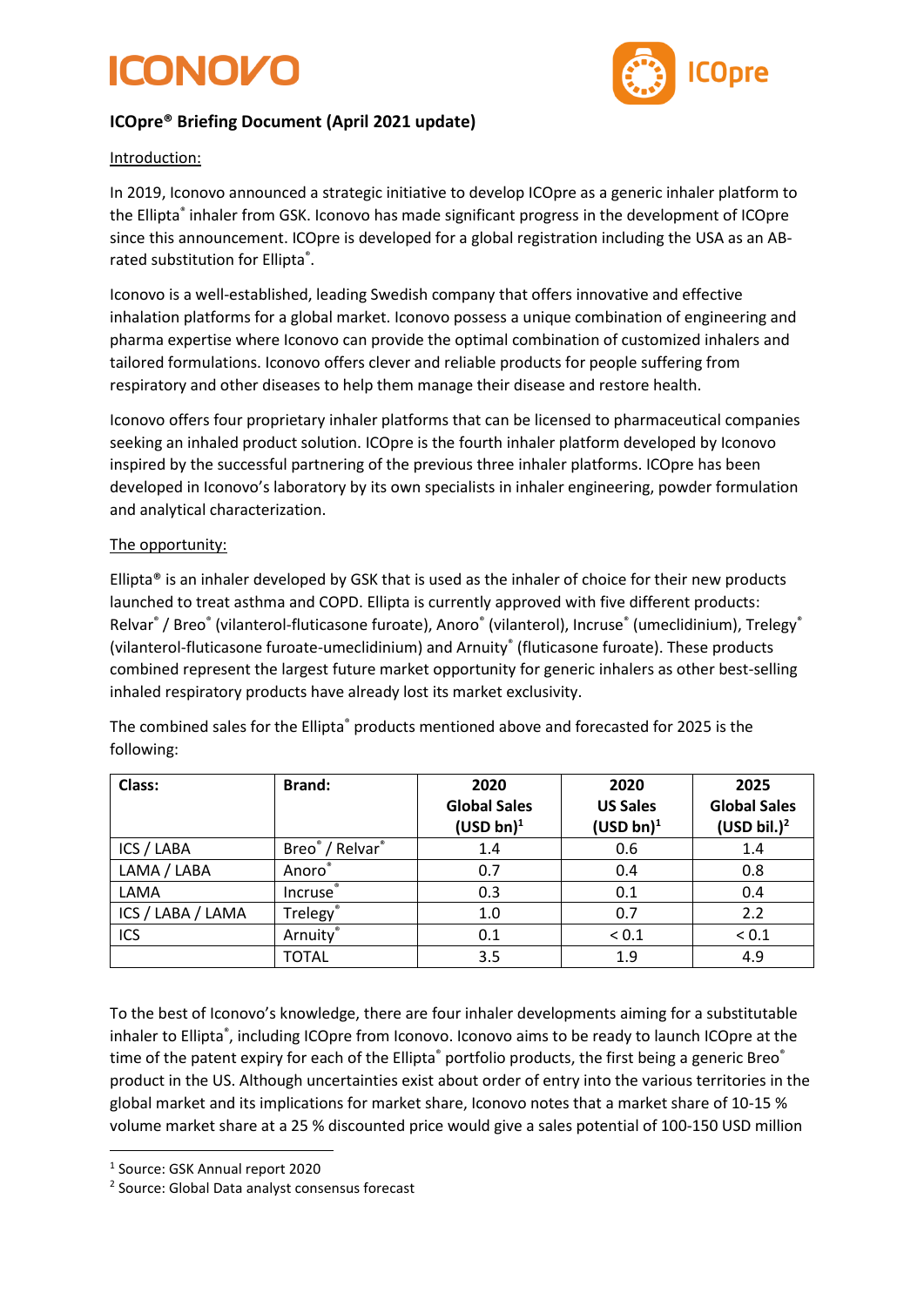## ICONOLO



for Breo® / Relvar® alone. Later to be followed by additional ICOpre product launches, the major launch being a generic ICOpre to Trelegy® in 2030.

### Patent situation:

Patents protect many aspects of innovation and the patent expiry time below is currently the best knowledge available regarding when a generic copy of the current Ellipta® products can be launched in the US. Drug-device products are usually protected by patents for both the drug and the device. A generic version of the brands of Ellipta<sup>®</sup> can only be launched once the basic molecule patents have expired including any SPC prolongations and market exclusivity provided by regulatory authorities.

The patent expiry for the various products in the Ellipta<sup>®</sup> portfolio is the following in the US<sup>3</sup>:

| <b>Brand:</b>                           | Drug (year): | Device (Year): |
|-----------------------------------------|--------------|----------------|
| Arnuity®                                | 2021         | 2030           |
| Breo <sup>®</sup> / Relvar <sup>®</sup> | 2025         | 2030           |
| Incruse®                                | 2027         | 2030           |
| Anoro®                                  | 2030         | 2030           |
| <b>Trelegy</b> ®                        | 2030         | 2030           |

As can be seen from the table above, there are several Ellipta<sup>®</sup> products where the drug patent will expire earlier than the device patent, opening an opportunity for companies that can launch a generic product without infringing on Ellipta<sup>®</sup> intellectual property. The patent landscape is different in different geographies.

#### Regulatory requirements:

The regulatory requirements are different between the European regulations (EMA) and the US regulations (FDA). Regulators in both territories demand that only products with the same formulation type can be approved as a generic alternative, meaning that only dry powder inhalers can be approved as generic alternatives to originator dry powder inhalers. In Europe, the operation of the device can be different from the originator operation, while FDA has a demand for the generic inhaler to operate in a similar way. A term like "similar operation" will always leave room for interpretation by regulatory authorities adding risk to the development. In Europe, you can usually get approval by showing equivalence on several in vitro device parameters and a pharmacokinetic equivalence trial, while in the US, you also need a pharmacodynamic clinical trial showing equivalence. It means that the regulatory pathway in the US has higher demands to claim bioequivalence than the European pathway, thereby also being more risky and costly. However, the value of the US market is significant, and the higher regulatory hurdles should also mean less intense competition in the marketplace.

<sup>3</sup> Orange Book (USA)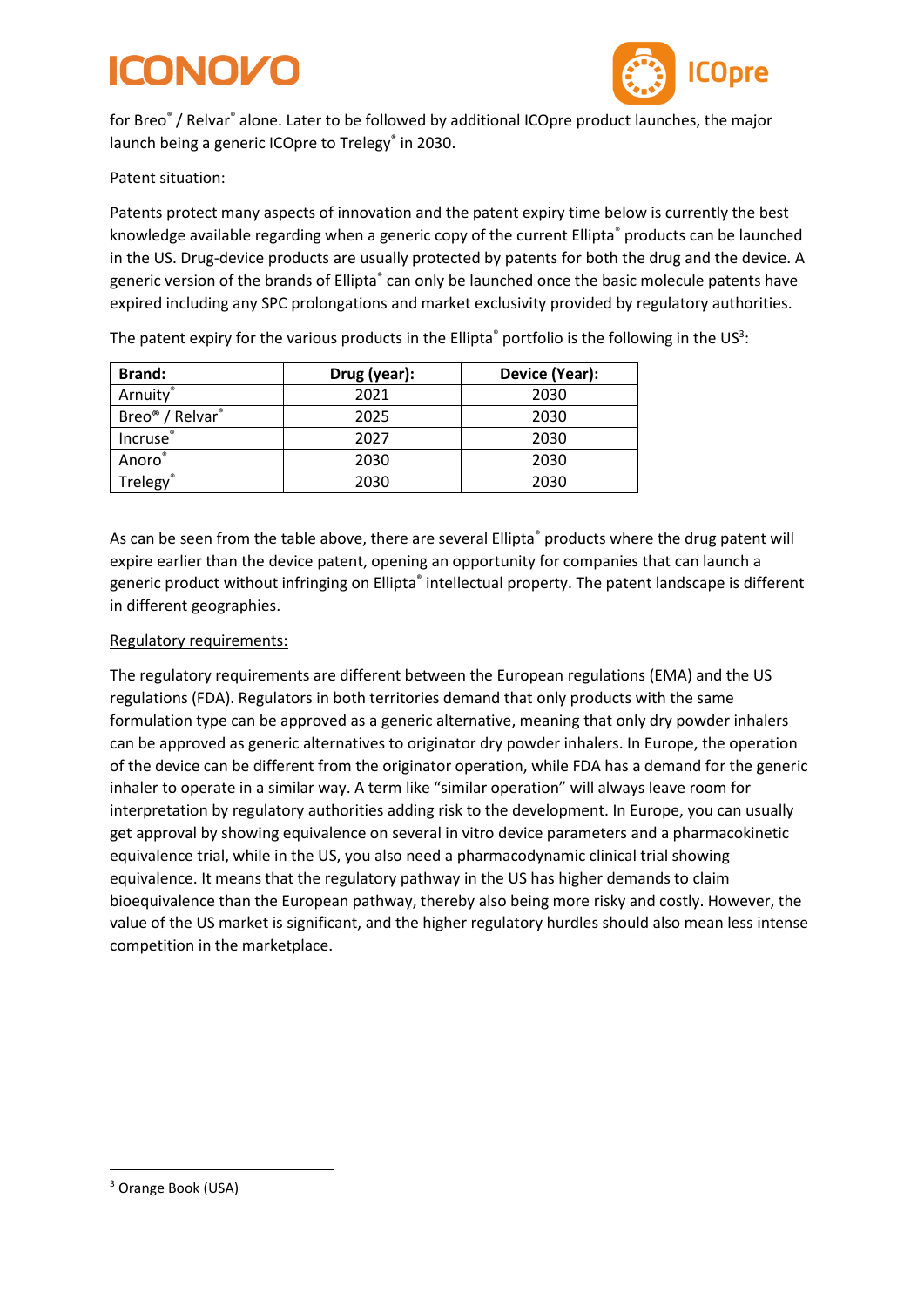# ICONOLA



### ICOpre – pre-metered dual cavity multi-dose dry powder inhaler

ICOpre is a pre-metered dual cavity dry powder inhaler with 30 individually sealed doses protected by aluminum foil. It features the same easy, three-step user operation as the well-known Ellipta<sup>®</sup>, Open-Inhale-Close. Each dose comes from two compartments that are inhaled simultaneously, which makes ICOpre suitable for mono, duo or triple products. A dose counter makes it easy to see the number of remaining doses. ICOpre is color-coded according to the substance and strength.



 *Picture: ICOpre® inhaler*

### ICOpre Design Principle:

ICOpre is designed to be operated in the same way as Ellipta® but based on new technological principles that will give it freedom to operate outside of the current Ellipta® patents. Iconovo has developed a proprietary internal design with a unique injection molded disk and cavity opening to go free from these patents. Not only will any company launching ICOpre avoid the infringement risk but also earn a patent protection for almost 20 years. In addition, following its heritage in Sweden, ICOpre has been given a clean attractive Scandinavian exterior design.

### Timing:

The development of ICOpre started in Q1-2020 based on conceptual and design ideas in Iconovo. Iconovo used an integrated process based on a small team in a shared laboratory with internal experts in inhaler engineering, powder formulation and analytical characterization to accelerate the product development. Iconovo also applies a parallel development process for all generic Ellipta products and plans to out-license the whole portfolio of generic Ellipta products in ICOpre. The successful application of the development approach has resulted in excellent in-vitro equivalence for ICOpre already after less than 12 months of development.

Iconovo plans to out-license ICOpre once the inhaler design is optimized with the powder formulations for Breo® / Relvar® (fluticasone furoate / vilanterol), in-vitro equivalence is achieved, and the product is ready for a first pilot pharmacokinetic trial. This is expected to happen in H1-2022. Iconovo is actively talking to various parties to ensure that the licensing process is fast and effective and captures the value created by Iconovo.

Few companies in the world have an unpartnered project and the capabilities to develop both the inhaler device and the powder formulations for a generic Ellipta product.